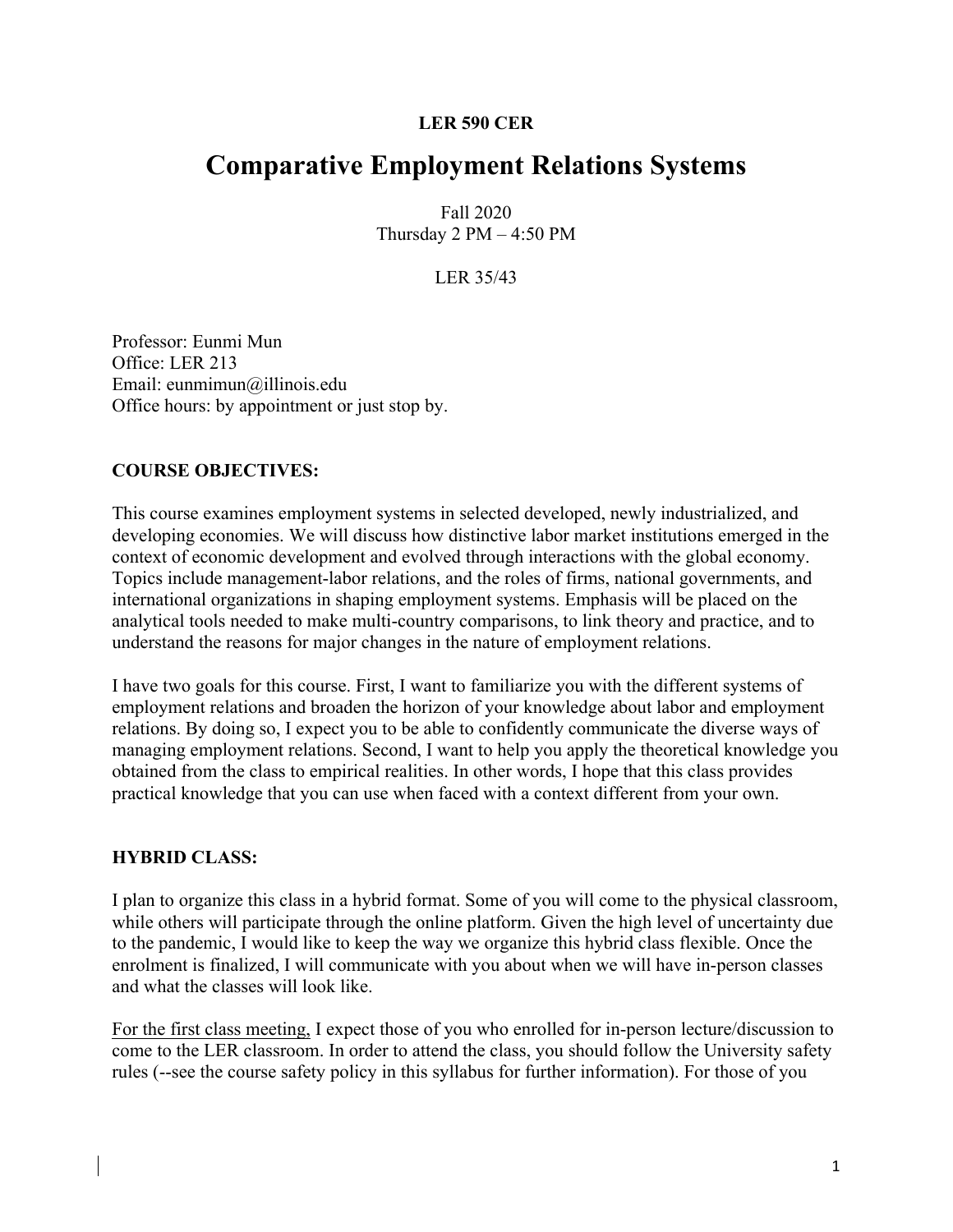who are taking this class online, please go to the Compass2g course website to find a link to the class meeting.

I plan to organize in-class activities that will help you participate in class discussion, but they may look very different from the kind of activities we used to have before the pandemic. We will experiment on new ways of interacting in class. I hope all the attempts work out well, but even if some don't, we will make a great deal of learning out of the experience.

# **COURSE EVALUATION:**

- Attendance and participation: 20%
- In-class activities: 20%
- Individual presentation: 5%
- Mid-term exam: 20%
- Group project: 35% (including group presentation and final report)

# **REQUIRED TEXT:**

Greg J. Bamber, Russell D. Lansbury, Nick Wailes, and Chris F. Wright. 2014. *International & Comparative Employment Relations* (6<sup>th</sup> edition). Sage publications.

All readings listed in this syllabus (except for the chapters from the textbook) are available online for download or purchase. I may also post additional materials during the semester when there are new developments of interest to relevant topics. *It is your responsibility to check course website regularly*. I also encourage students to suggest items that may be of interest to the class.

# **ASSIGNMENTS AND GRADING**

# **Attendance and Participation (20%)**

Class discussion is a critical ingredient in your learning for this course, for which we all bear collective responsibility. Class participation provides an opportunity to develop oral communication skills, to present your ideas concisely and persuasively, and to respond effectively to the comments of others. While I will lead class discussions, I do not intend to subject you to three hours of intense lecturing each week, but rather encourage you to offer insights and thoughts on the material assigned.

Most issues, cases and problems do not have one "right" answer, though some answers are more correct than others. Consequently, being "right" or "wrong" should not be your concern when participating. **I am interested in your point of view** and, if the consensus differs from your viewpoint, that in no way diminishes the value of your comments. Critically listen to the arguments of your fellow students and if you disagree, speak and explain how and why your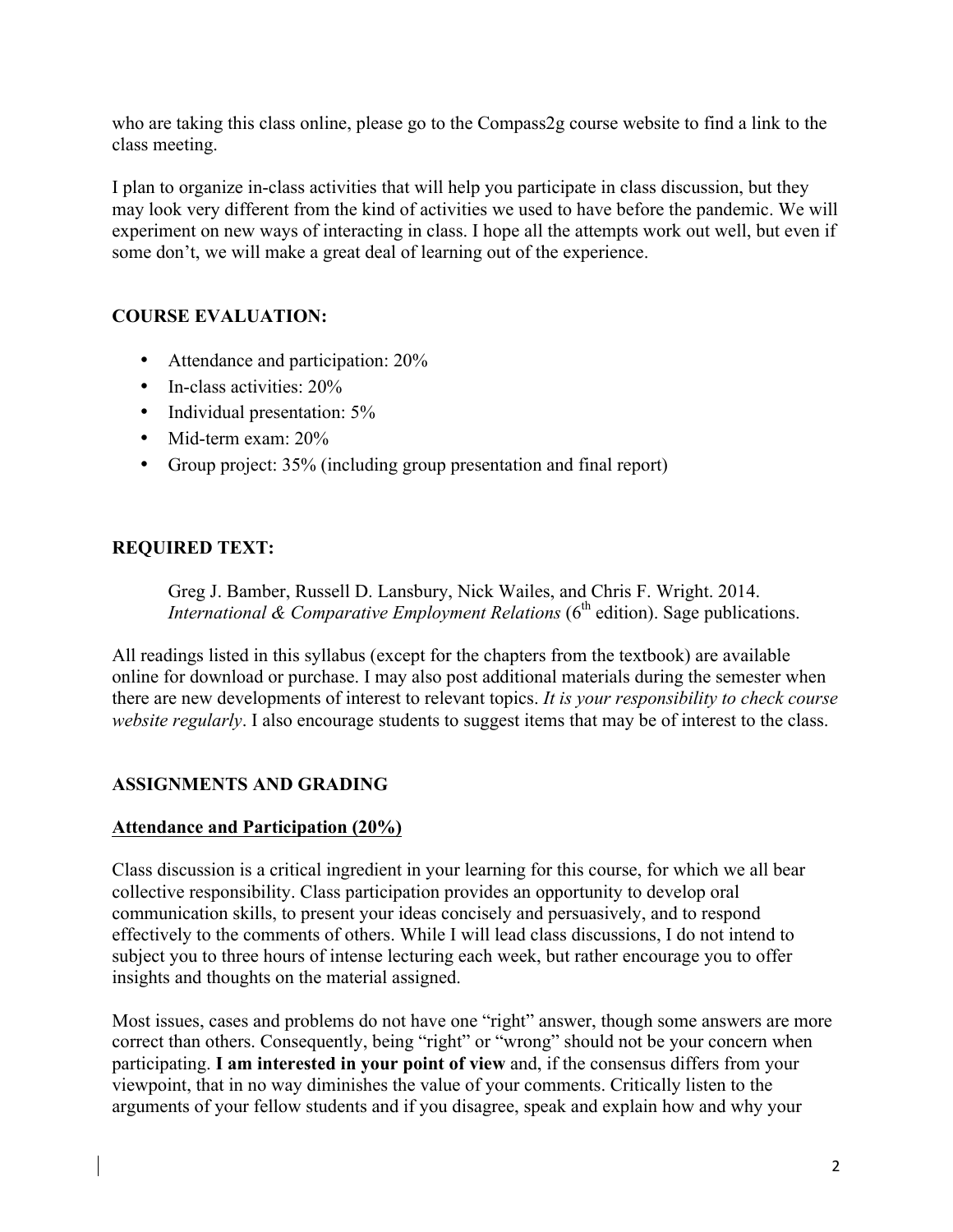viewpoint differs. In general, I will assess class participation based on the *quality* of your contributions in class, and the professionalism of your conduct (attendance, punctuality, preparedness, and showing respect to all section members and their class contributions). The quality and frequency of contributions depend on a number of issues, such as one's ability to draw on course materials productively, to advance or sharpen in-class discussion and debate, and to use logic, precision, and evidence in making arguments. Therefore, speaking too much without adding value will be as detrimental to your grade as not speaking at all, and behaving in a disruptive manner will be most detrimental to your grade.

*Attendance (10 points)* Each student is allowed to miss no more than **ONE** class in the semester for any reason (sickness, interview, etc.). No excuse is needed but I appreciate an email notice. For any additional class you miss I will deduct **1.5** points from your final grade. Any tardiness/leaving class early will count as missing half a class.

*Participation (10 points) -- Please do not confuse attendance with participation*. While on-time attendance is important, active participation in the class discussion is evaluated separately. When you are in the physical classroom, you may ask questions to me, respond to other students' questions, and comment on student presentations. A full credit will be awarded to students who make a contribution that moves the discussion forward in an insightful way. When you attend the class through zoom, I encourage you to actively use the chat window to share thoughts. After each class, I will count the number of relevant participation in the chat window and use it to calculate your attendance scores.

Students who miss class without a valid excuse or behave in a disruptive way will receive "zero" participation point. If you have concerns about your ability to participate during class discussions, or are unaccustomed to participating in class, **please contact me immediately**. I can help you to improve your ability to participate, but only if you contact me **early** in the course for assistance.

# **In-Class Activities (20%)**

In each class, I plan to organize at least one in-class activity. A brief report based on the activity is due by the end of the class. Late submission will not be accepted.

# **Individual Presentation on "Employment Issues in the Headlines" (5%)**

For this assignment, students freely choose one of the three countries we will have covered by Week 7, find an article that discusses a current employment issue in the country, and make a presentation on it during the class time in Week 7. The presentation should NOT be longer than 5 minutes.

# **Mid-Term Exam (20%)**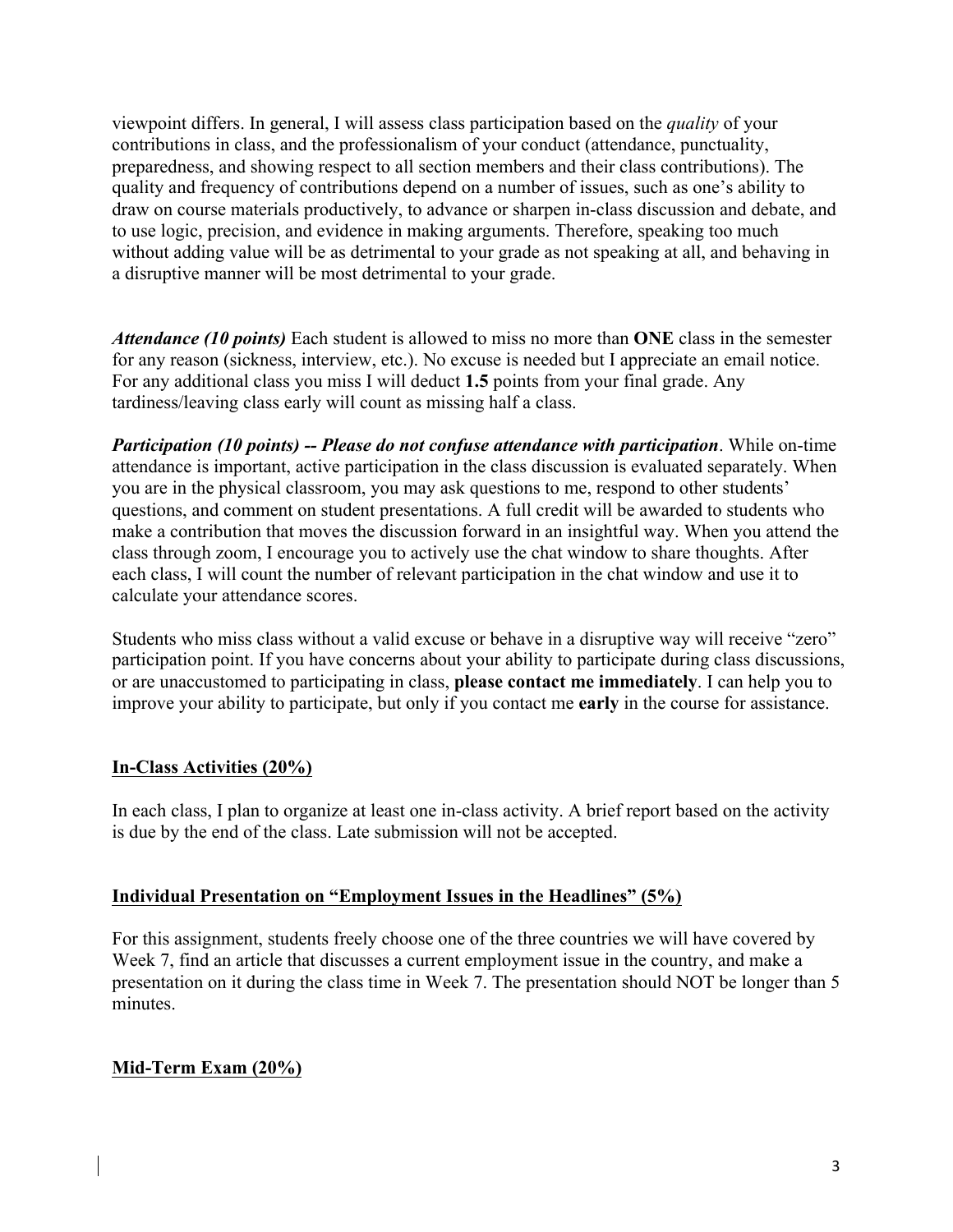I will give you instructions in class.

# **Group Project (35%)**

For this project, you will work outside of class in teams of 3-4 students. I ask each group to pick one of the countries that we will discuss between week 9 and week 13 and think about HRrelated challenges a US (or any other national) company may face if it wants to do business in the country. Your presentation and final report should focus on the "challenges" as well as "HR strategies" to overcome those challenges. These two components must be included in the presentation and the final report.

The breakdown for the group project grade is as follows:

*Group presentation (15 points)*: Each group will make a presentation in the week when their chosen country is discussed. After my lecture, I will give 20 minutes to the presenting group to present their materials and lead discussion. Since this is a group project, it is important that all team members participate. **I encourage the presenting group to contact me in advance to discuss their plan.** 

*Group final report (20 points)*: Each group will turn in one report. Reports should be **no more than 10 pages** in length, double-spaced, in 12-point font, and with margins of 1 inch. Papers will be evaluated based on how well the key paper components are addressed (please see below for the key components). An electronic copy of the paper should be submitted via Compass2g by the end of December 3<sup>rd</sup>. To ensure fairness to all team members, each person will be asked to complete and turn in a "peer evaluation" of their teammates. The paper and peer evaluation are worth 20% of your grade (paper=15%, peer evaluation=5%).

I would like to emphasize that group projects are wonderful opportunities for you to develop your people skills. You will be working with others all the time in the workplace, and as an HR professional, you will need more people skills than others. In the final class, I will ask you to **evaluate your own and other members' contribution** to the group work. So, try to be a responsible and friendly team member.

Key Paper Components

- 1. Introduction: Describe the organization and introduce your focal topic (i.e., the HR/IR challenge you are helping the organization address (make sure to explain the business problem are you trying to solve and why is it important to solve this problem – (no more than 1 page)
- 2. Overview of the Employment Relations System: Describe the most important characteristics of the country's employment relations system (no more than 2 pages)
- 3. Challenges: Describe the main HR/IR challenges a foreign company is likely to face (2 pages)
- 4. Recommendations: Make recommendations for addressing the HR/IR challenge(s) you identified (2-3 pages)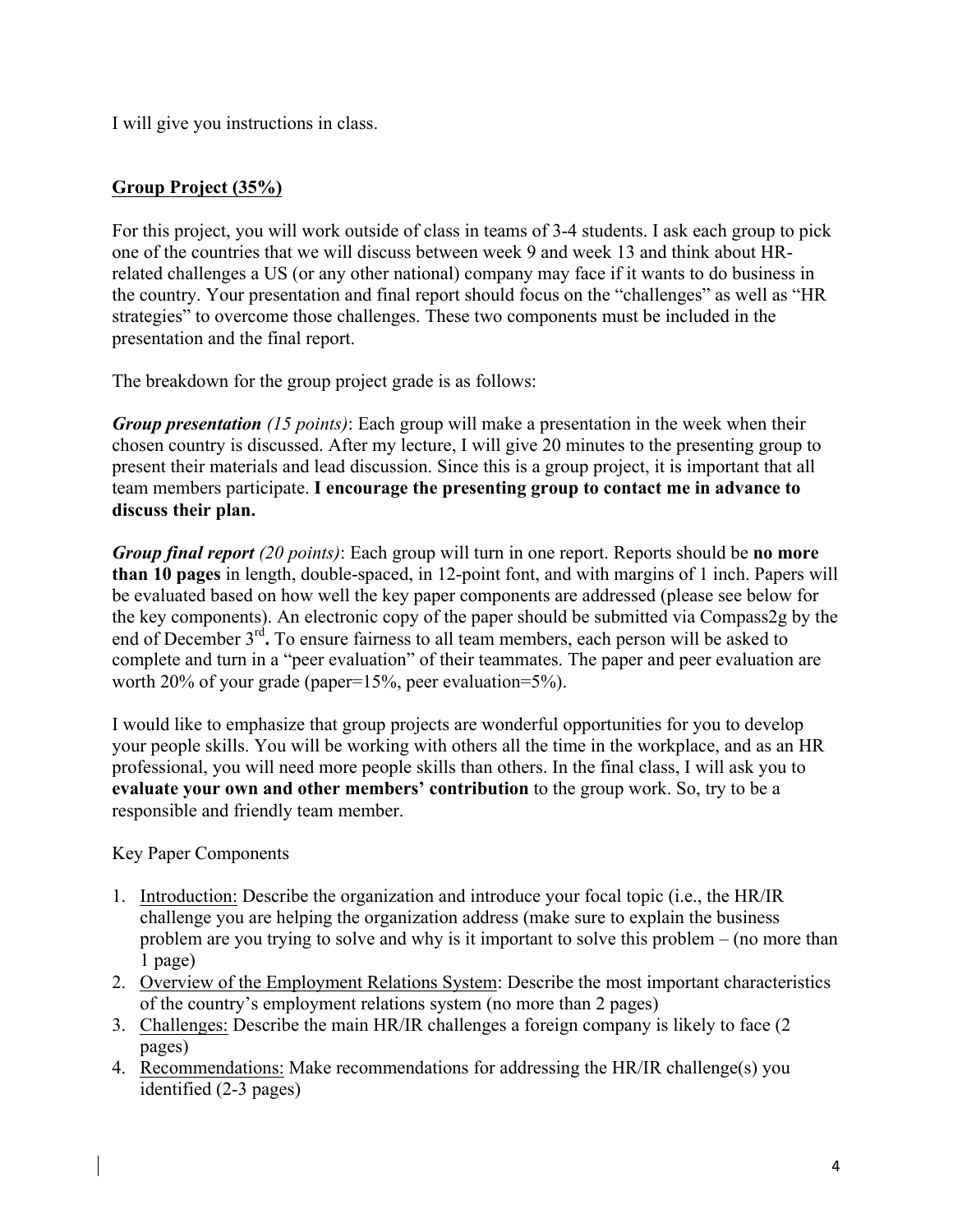- 5. Implementation Considerations: Describe two considerations for implementation of your recommendations – i.e., what challenges should the organization anticipate as they implement your recommendations (1 page)
- 6. Conclusion (no more than a  $\frac{1}{2}$  page)

| A+            | 97-100%   |
|---------------|-----------|
| $\mathbf{A}$  | 93-96.9%  |
| $A-$          | 90-92.9%  |
| $B+$          | 87-89.9%  |
| B             | 83-86.9%  |
| $B-$          | 80-82.9%  |
| $C+$          | 77-79.9%  |
| $\mathcal{C}$ | 73-76.9%  |
| $C-$          | 70-72.9%  |
| $D+$          | 67-69.9%  |
| D             | 63-66.9%  |
| D-            | 60-62.9%  |
| F             | Below 60% |

# **Grading Scale**

# **OTHER THINGS OF WHICH YOU SHOULD BE AWARE**

The following lists some procedural items that are in your best individual interest and in the interest of the class as a whole. Please take this information into account. Your consideration will help make the course more worthwhile—and fun—to all participants!

# Absence Policy

If you miss class, it is **your responsibility** to find out from your classmates what was covered, and to obtain copies of any handouts and/or assignments. Make-up exams will be given **only** if arranged well in advance, and if I believe that your situation warrants it. You are more likely to gain my sympathy if you contact me as soon as possible to let me know about catastrophic or unexpected events, instead of just not showing up.

#### Lateness and Courtesy

Arriving late or leaving early can be disruptive, particularly given the importance of student participation and in-class discussion in this course. Such behavior is also discourteous to the class when it makes it necessary to repeat material. Therefore, please come to class on time, and, if you must arrive late or leave early for a particular session, please let me know in advance.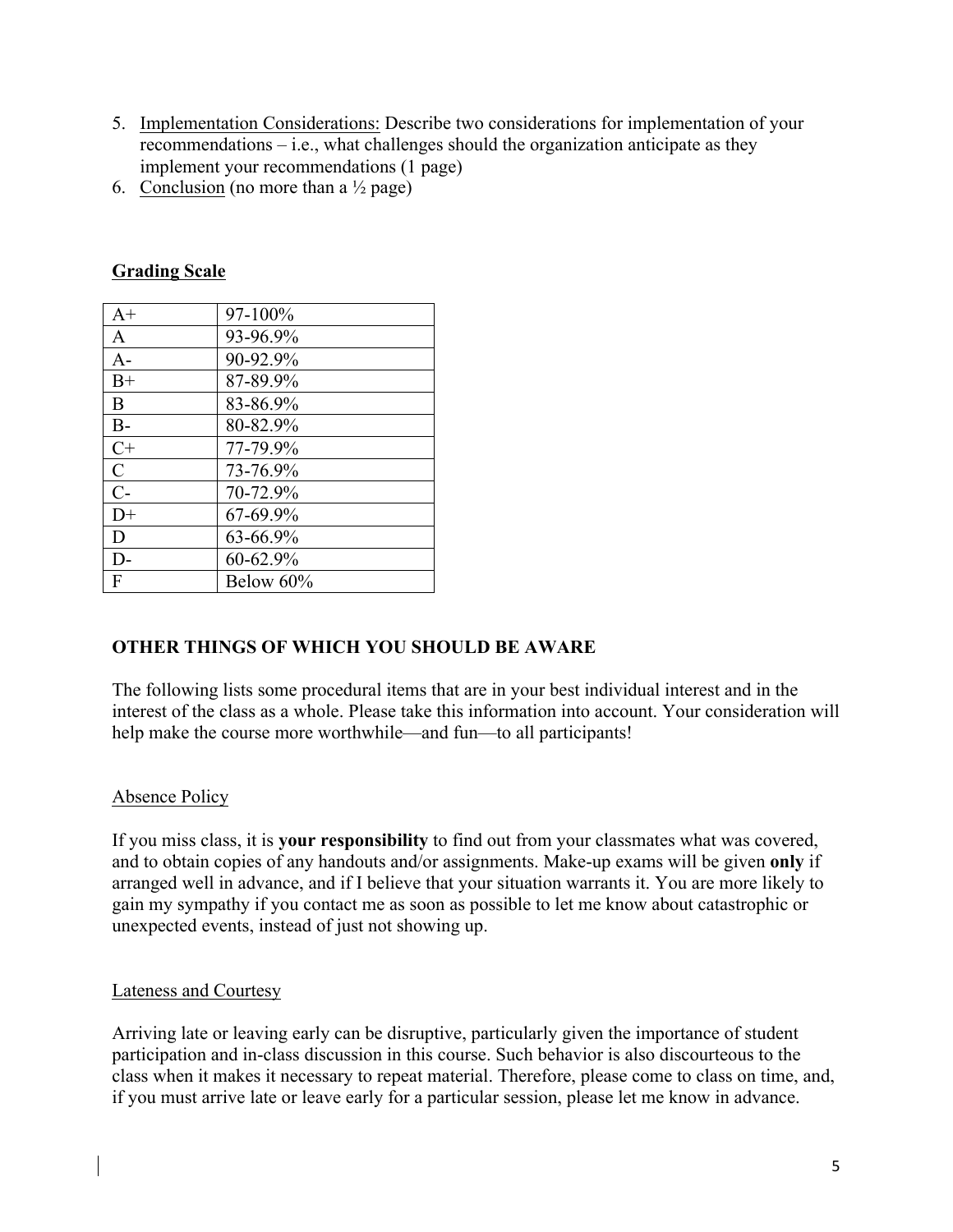#### Ethical Behavior

Cheating or other breaches of ethical behavior will not be tolerated. I do not wish to have to act on any unethical case. Nevertheless it is in the best interest of the class that such offenses not to be allowed to interfere with the learning process. University provisions for the punishment of unethical behavior are such that a guilty student may fail the course, be brought before the Disciplinary Committee, or be expelled.

#### Safety Policy

Following University policy, all students are required to engage in appropriate behavior to protect the health and safety of the community, including wearing a facial covering properly, maintaining social distance (at least 6 feet from others at all times), disinfecting the immediate seating area, and using hand sanitizer. Students are also required to follow the campus COVID-19 testing protocol.

Students who feel ill must not come to class. In addition, students who test positive for COVID-19 or have had an exposure that requires testing and/or quarantine must not attend class. The University will provide information to the instructor, in a manner that complies with privacy laws, about students in these latter categories. These students are judged to have excused absences for the class period and should contact the instructor via email about making up the work.

Students who fail to abide by these rules will first be asked to comply; if they refuse, they will be required to leave the classroom immediately. If a student is asked to leave the classroom, the non-compliant student will be judged to have an unexcused absence and reported to the Office for Student Conflict Resolution for disciplinary action. Cumulation of non-compliance complaints against a student may result in dismissal from the University.

**Enrollment in this course indicates you have read and accepted the terms of this course outline.**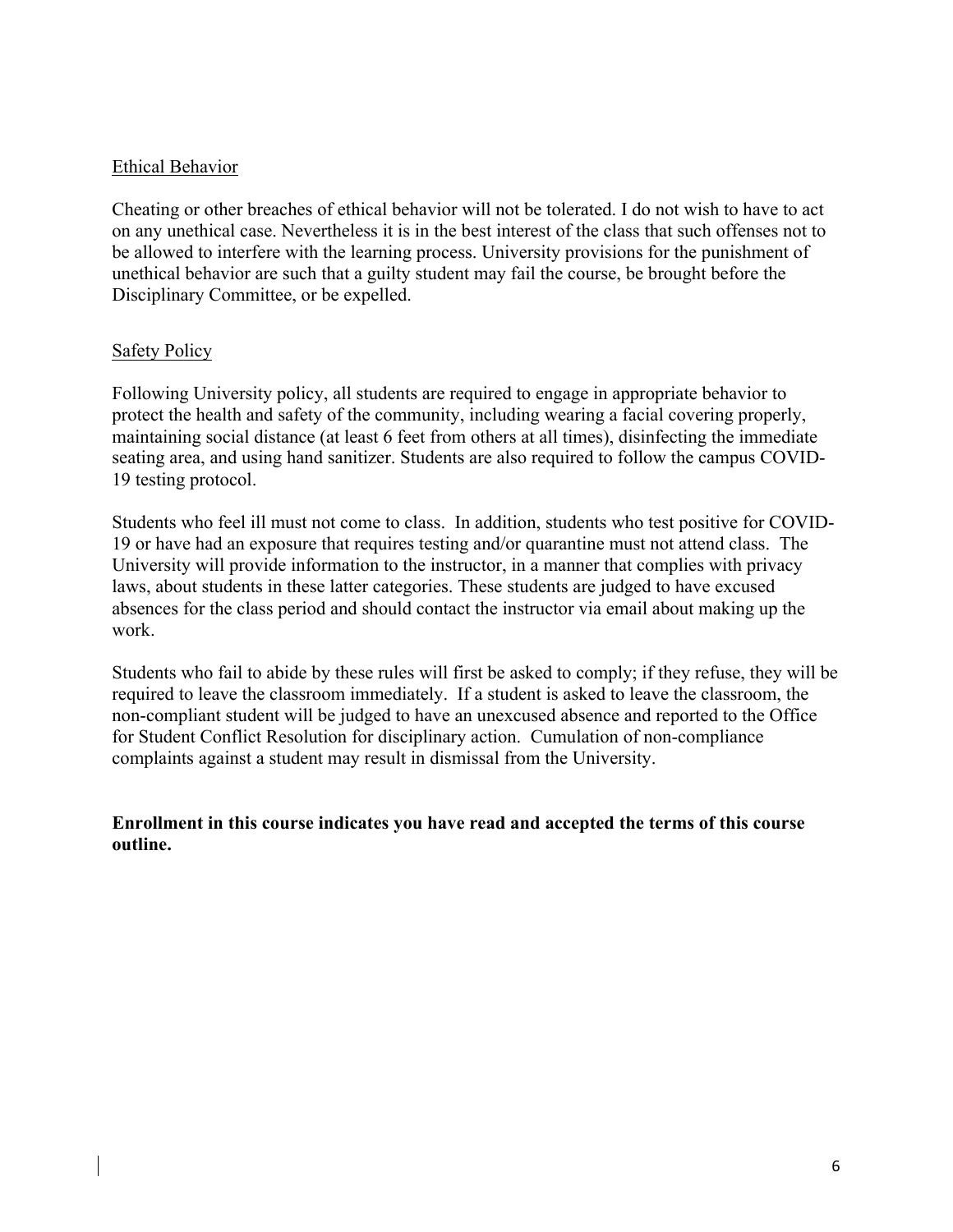### **COURSE SCHEDULE**

#### **Week 1 (Aug 27) Introduction**

Introduction to the course

#### **Week 2 (Sept 3) How to study employment relations from a comparative perspective**

Chapter 1: Introduction in *ICER*.

Class activity – Let's share some stories of surprising norms regarding employment relations

#### **Week 3 (Sept 10) Labor standards in the global market**

- Frederick Mayer and Gary Gereffi. 2010. "Regulation and Economic Globalization: Prospects and Limits of Private Governance," *Business and Politics* 12(3) Article 11.
- Stephen J. Frenkel and Duncan Scott. 2001. "Compliance, Collaboration, and Codes of Labor Practice: The *adidas* Connection." *California Management Review*.

Class activity – Private vs. public regulations

#### **Week 4 (Sept 17) Anglo-American LME: "Employment at will" in the US**

Chapter 3 in *ICER*.

- Peter Cappelli. 1999. *The New Deal at Work: Managing the Market-Driven Workplace*. Boston: Harvard Business School Press. pp.18-37.
- PBS Frontline "The Pension Gamble" (https://www.pbs.org/wgbh/frontline/film/the-pensiongamble/)

Class activity – Choosing between a defined benefit and defined contribution plan

#### **Week 5 (Sept 24) Asian CME: Lifetime employment in Japan**

Chapter 10 in *ICER*.

Chiaki Moriguchi and Hiroshi Ono. 2003. "Japanese Lifetime Employment: A Century's Perspective." In *Institutional Change in Japan: Why It Happens, Why It Doesn't.*

Boris Groysberg et al. 2018. "Womenomics in Japan." Harvard Business School Case 9-417-002.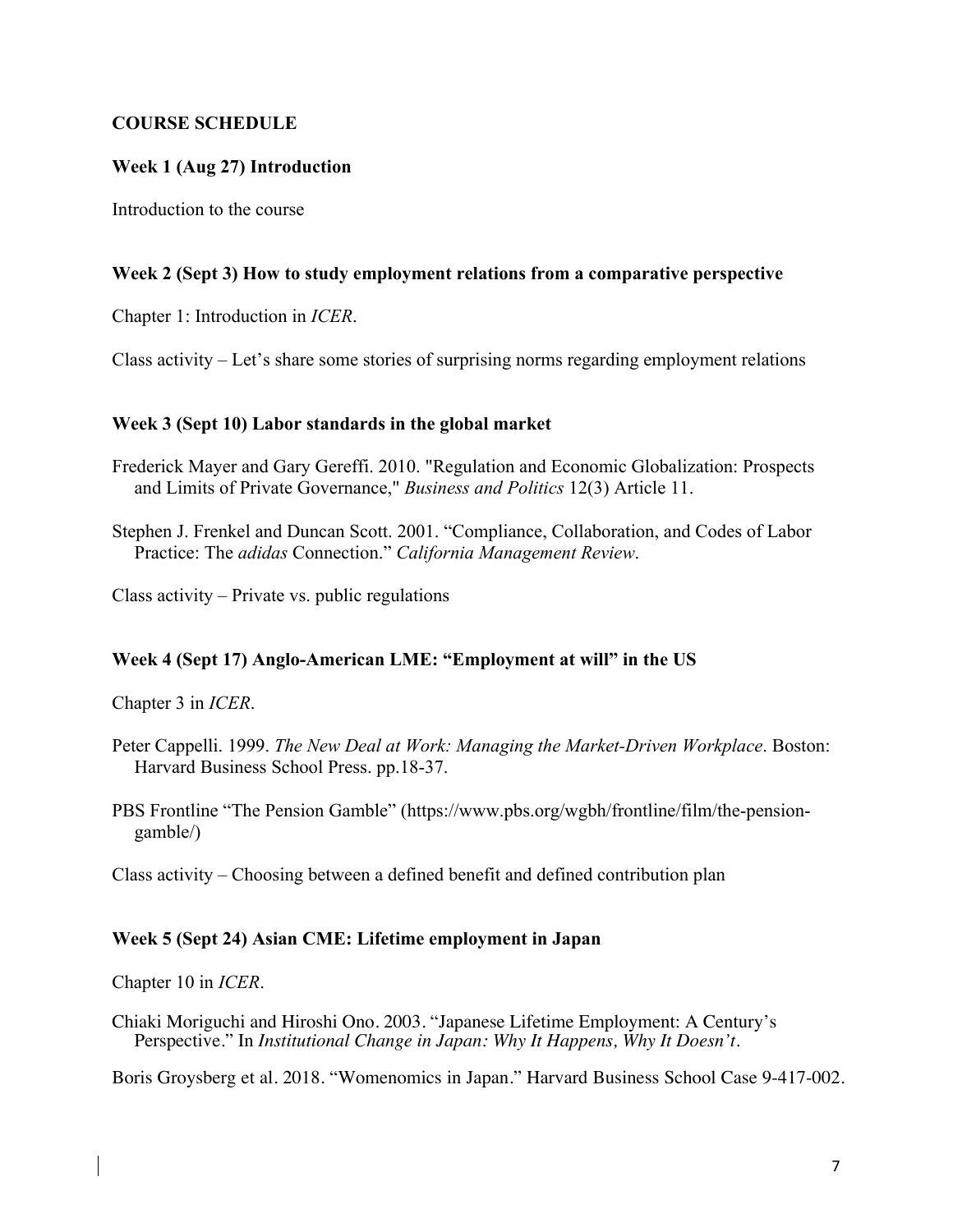Class activity – What can women do to break the glass ceiling in the Japanese workplace?

# **Week 6 (Oct 1) European CME: Co-determination in Germany**

Chapter 8 in *ICER*.

- Joel Rogers and Wolfgang Streeck. 1994. "Workplace Representation Overseas: The Works Councils Story," in *Working Under Different Rules*, ed. by Richard Freeman, New York: Russell Sage Foundation. (READ pp. 97-117)
- Alexandra Spitz-Oener. 2017. "The Real Reason the German Labor Market Is Booming." *Harvard Business Review*.

Class activity – Can Americans use German VET model?

#### **Week 7 (Oct 8) Individual Presentations**

# **Week 8 (Oct 15) MID-TERM EXAM**

#### **Week 9 (Oct 22) UK**

Chapter 2 in *ICER*.

Barbara Petrongolo. 2016. **"**Brexit and the UK labour market." CentrePiece.

# **Week 10 (Oct 29) Denmark**

Chapter 9 in *ICER*.

Ton Wilthagen. 2011. "Flexicurity: Riding Into the Future." IESE-INSIGHT MAGAGINE.

Class Activity – What would flexicurity look like in the U.S.?

#### **Week 11 (Nov 5) France**

Chapter 7 in *ICER*.

Morten Bennedsen. 2017. "To Reduce Unemployment, French President Macron Reforms the Labour Market." INSEAD case IN1452.